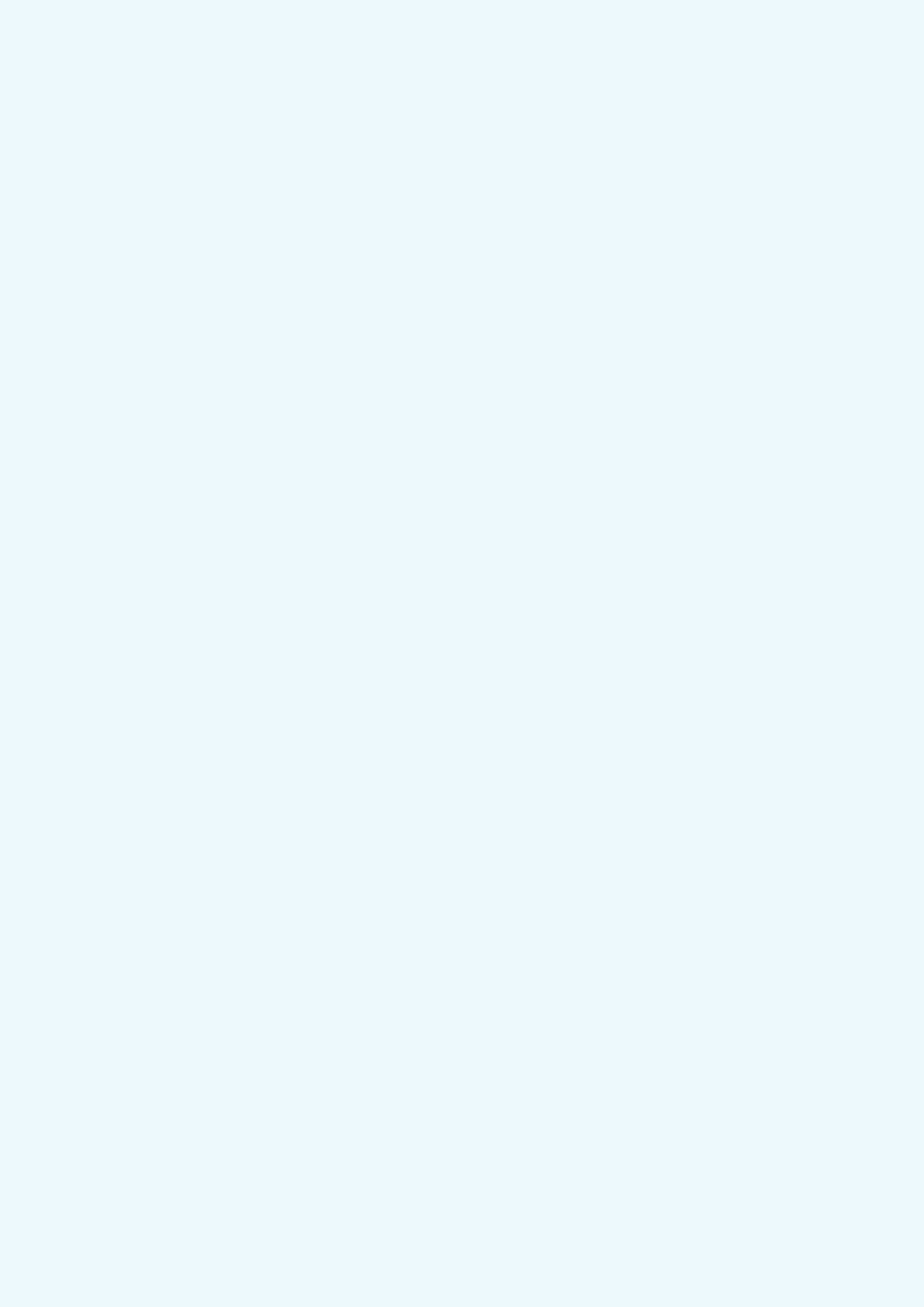

Receipts from stamp duty and registration fees are regulated under the Indian Stamp Act, 1899, (IS Act); Indian Registration Act, (IR Act) 1908 and the rules framed thereunder as applicable in West Bengal and are administered as detailed in the Chart below:

#### **Chart 5.1: Tax Administration**



#### **5.2 Internal Audit**

The Department, though requested (October 2020), failed to furnish details regarding their Internal Audit Wing (IAW). Therefore, the performance of internal audit conducted by the Department could not be analysed. The absence of IAW was also highlighted in paragraph 5.2 of the Audit Report- Government of West Bengal (Report No. 5 of the year 2016) wherein it was pointed out that the Directorate had an internal control mechanism at the district level where DIGRs monitor the determination of proper market value of the property for registration. The overall supervision and administrative control of the registering offices was under the District Registrars. Within the registering offices, there existed an internal checking system for preventing mistakes, frauds, misrepresentations and internal collusion, if any. Also, at the headquarters' level, the post of Joint Commissioner of Stamp Revenue (Audit), WB was manned by a Senior West Bengal Audit and Accounts Service (WBA&AS) Officer of the Finance (Audit) Department.

#### **5.3 Results of audit**

In 2018-19, test check of the records of 45 units of the Directorate of Registration and Stamp Revenue under the Finance (Revenue) Department, revealed non/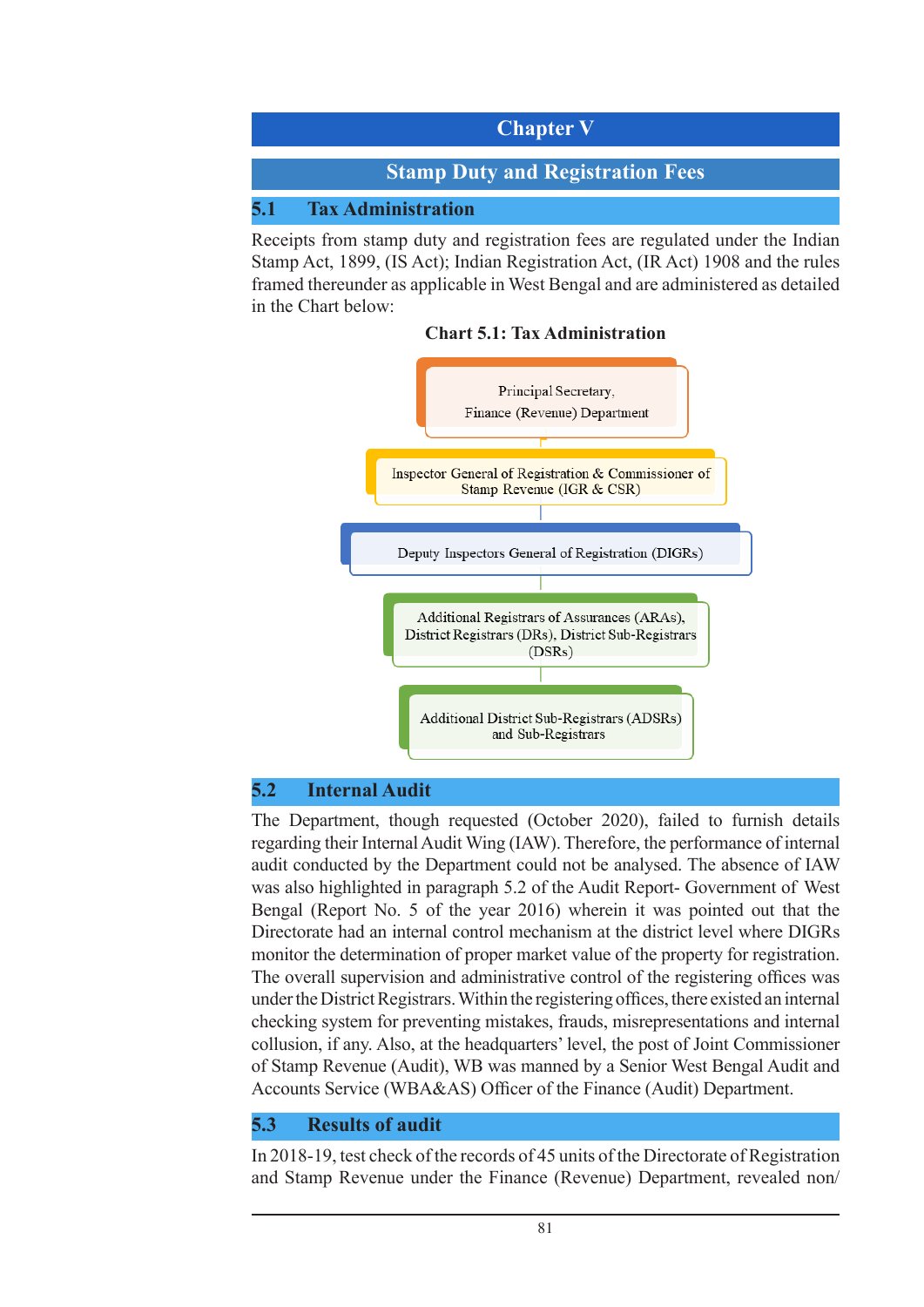short levy of stamp duty and registration fee *etc*. and other irregularities amounting to  $\bar{\tau}$  13.72 crore in 199 cases, which fall under the categories given in **Table 5.1.**

|                  |                                                                                                                       |                        | $(3 \nvert n \text{ core})$ |
|------------------|-----------------------------------------------------------------------------------------------------------------------|------------------------|-----------------------------|
| <b>Sl. No.</b>   | <b>Categories</b>                                                                                                     | <b>Number of cases</b> | Amount                      |
| 1.               | Short levy of stamp duty and registration fees<br>due to misclassification of deed/ property                          | 71                     | 4.54                        |
| $\overline{2}$ . | Short levy of stamp duty due to incorrect<br>particulars of amenities                                                 |                        | 0.01                        |
| 3.               | Short assessment/realisation of stamp duty and<br>registration fees due to incorrect consideration<br>of lease period | 21                     | 7.53                        |
|                  | <b>Others</b>                                                                                                         | 103                    | 1.64                        |
|                  | Total                                                                                                                 | 199                    | 13.72                       |

#### **Table 5.1: Results of audit**

During 2018-19, the Department accepted non-realisation/ blockage of revenue and other deficiencies of  $\bar{\tau}$  1.03 crore in 100 cases, of which 65 cases involving  $\bar{\xi}$  99.65 lakh. An amount of  $\bar{\xi}$  1.76 lakh was realised in 2018-19 in four cases.

Audit was conducted in 45 (16.91 *per cent*) out of 266 units administering stamp duty and registration fees during the period 2018-19. The cases mentioned in the succeeding paragraphs are those which came to notice in the course of test audit for the period 2018-19. The cases were examined to ascertain the extent of compliance of provisions of the Acts and Rules framed thereunder. The findings arising from audit involving  $\bar{\tau}$  9.41 crore are discussed in the following paragraphs:

#### **5.4 Incorrect determination of lease period**

**Short determination of lease period by the Registering Authorities**  resulted in short levy of stamp duty and registration fees of  $\bar{z}$  6.96 crore.

Under Article 35 of Schedule-IA of the Indian Stamp (IS) Act, 1899 as amended under Notification 42L dated 8 January 2013, lease deeds for a term exceeding 30 years are chargeable to stamp duty at the same rate as applicable for conveyance deed on the market value of the property. Further, explanation-II below the Article 35 of Schedule-IA of the IS Act, 1899 provides that, apart from the lease period stated in the lease document, any prior/ subsequent period in continuation of the present lease shall also be added with the present lease period for the purpose of determination of the lease period, provided that the lessor and lessee for both the periods are same. However, stamp duty on lease deeds up to 30 years depends on the period of lease and is chargeable on the average annual rent and/ or premium paid for the lease.

Out of 34,933 deeds registered during the year 2016-18 in two Registration Offices (ROs), Audit test checked 3,726 deeds and made observations against 156 number of deeds. Of these, in five lease deeds in two ROs registered between July 2017 and February 2018, it observed that Registering Authorities (RAs) levied stamp duty and registration fees on average annual rent and or premium paid for the leases. In all these cases, the RAs considered the lease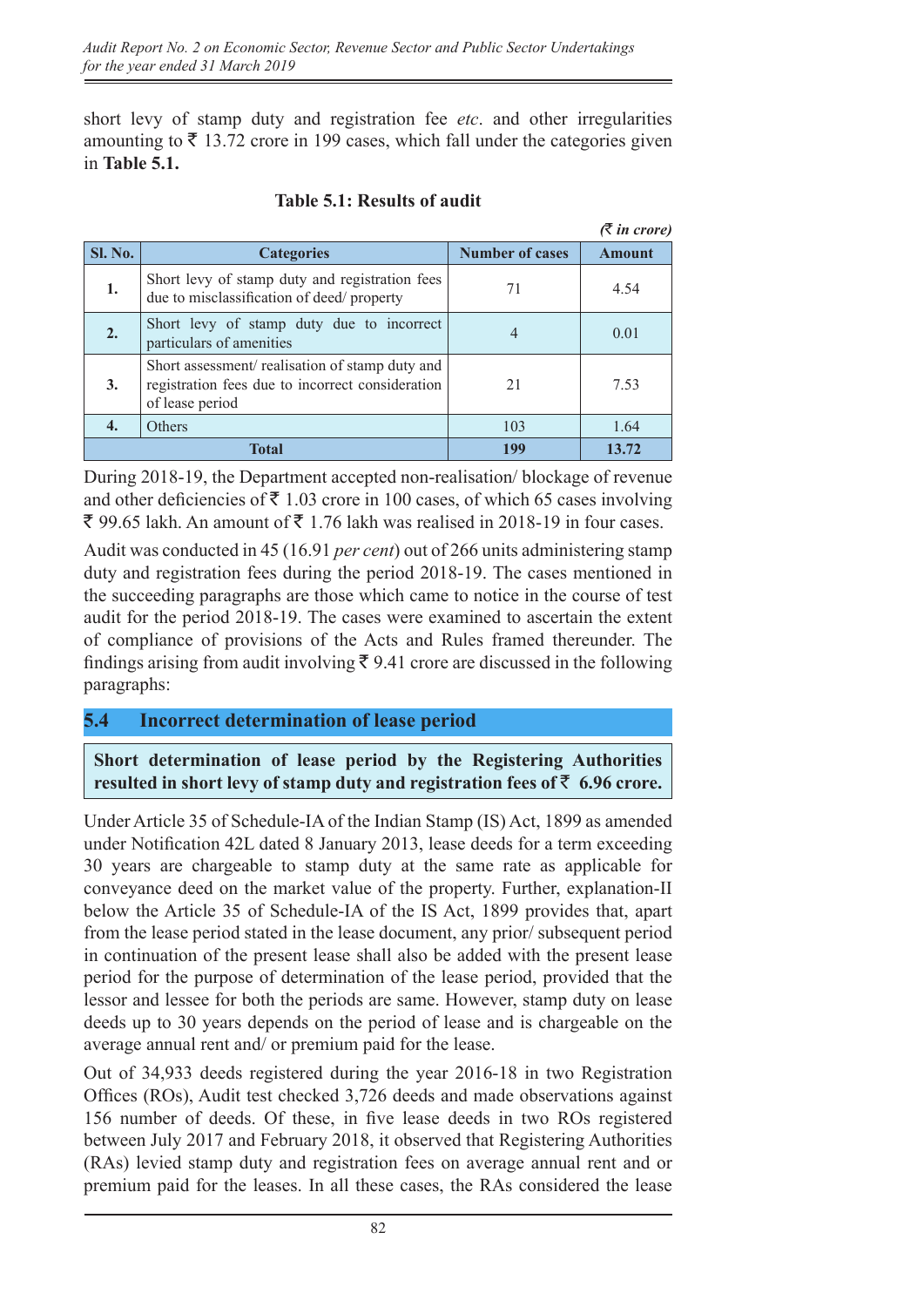period ranging between nine years and 30 years as specified in the lease deeds. From scrutiny of recitals of the deeds, audit observed that in four cases the current leases were renewal of previous leases, without any break in period between the earlier and present leases. In the remaining one case, it was found that the tenure of the leases was automatically renewable for further period mentioned in the deed on the same rents, covenants, conditions and agreements, including the present covenant for renewal. Therefore, the previous/ subsequent lease periods were required to be added to the lease periods stated in the instant deeds for determination of the lease period of the present leases in all five cases. Lease period was more than 30 years in three of the five cases. Therefore, in these instruments, stamp duty was leviable at the same rate as applicable for conveyance deed on the market value of the property and not on lease rent/ premium. However, the RAs while determining the lease periods, did not consider the previous/ subsequent lease periods. As a result, the lease periods were determined short by the RAs and consequently stamp duty and registration fees of  $\bar{\tau}$  7.90 lakh was levied instead of  $\bar{\tau}$  7.04 crore. This resulted in short levy of stamp duty and registration fees of  $\bar{\tau}$  6.96 crore due to incorrect determination of lease period.

After this was pointed out, the ADSR, Cossipore, while accepting (January 2019) the Audit observation in one case involving  $\bar{\tau}$  1.40 crore, stated that action would be taken in due course. In another case, the ARA-III contested (March 2019) the observation and stated that further renewal of deed of lease would be registered by fresh deed. The renewed lease deed was treated as a fresh lease deed and independent of the original lease deed and hence, the two agreements would be chargeable to stamp duty independently.

The reply is not tenable as the recital of deed shows that the lease period was automatically renewable and therefore, the two lease periods should have been added as per the Act. The Additional Registrar of Assurances (ARAs)-II and III, Kolkata in other three cases did not furnish any specific reply.

The matter was reported to the Government in July 2019 followed by a reminder in October 2020; reply has not been received (December 2020).

## **5.5 Short levy of stamp duty and registration fees due to misclassification of instruments**

**The Registering Authorities misclassified deeds of conveyance as lease deeds resulting in short levy of stamp duty and registration fees of**  ` **1.41 crore.**

Stamp duty chargeable on an instrument depends on the nature of the instrument. The rate of stamp duty chargeable on an instrument is prescribed under Schedule IA of the Indian Stamp (IS) Act, 1899.

1. Article 35 of Schedule IA of the IS Act, 1899 prescribes the stamp duty and registration fees leviable on transfer of property by way of lease. Article 23 of Schedule IA of the IS Act prescribes that stamp duty and registration fees shall be chargeable on the market value of property in case of deed of conveyance.

Out of 5,618 number of lease deeds registered during the year 2017-18 in Additional District Sub Registrar (ADSR), Sealdah, Kolkata, Audit test checked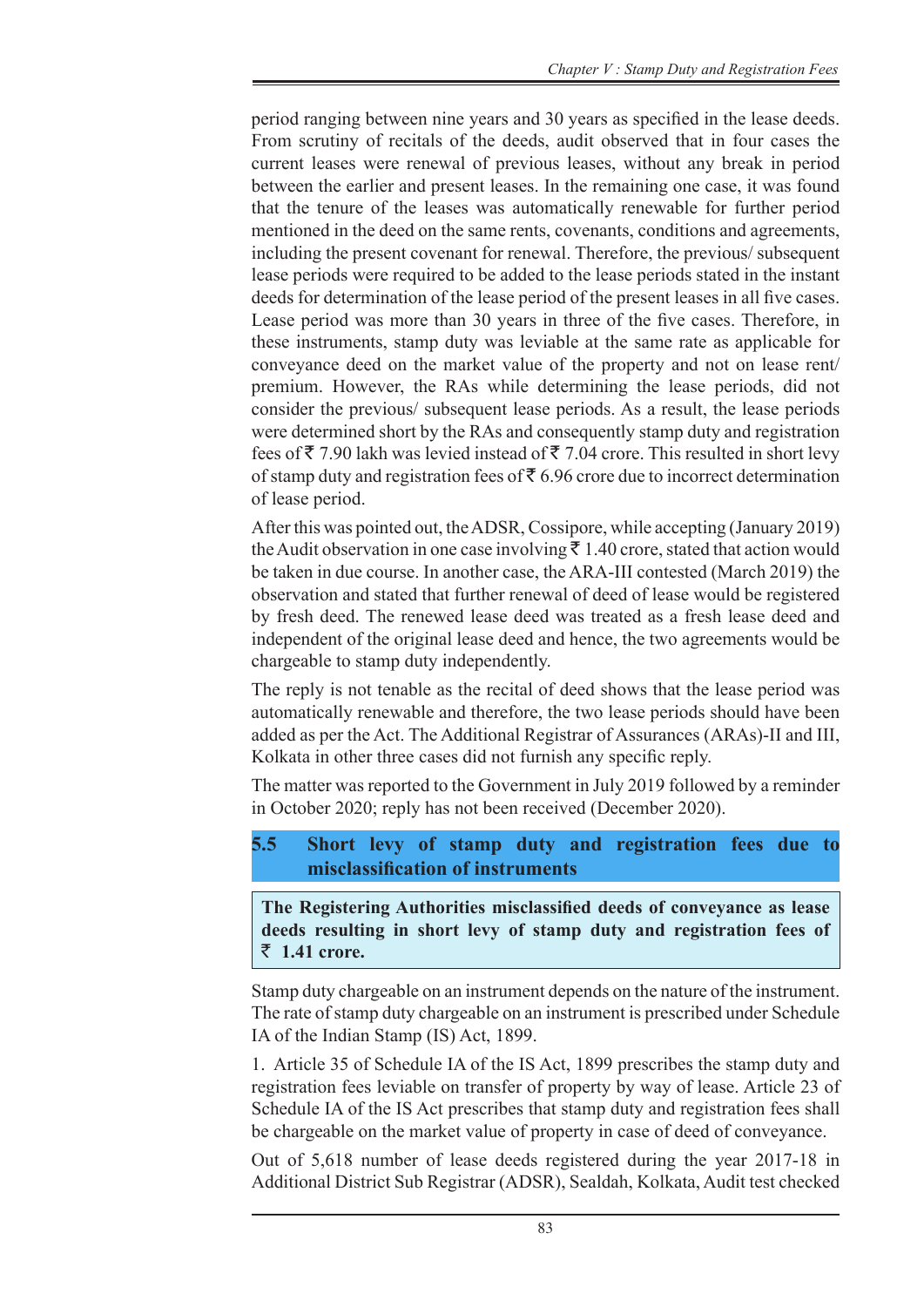250 lease deeds and has made observations on 10 deeds. Of these, in two lease deeds executed and registered between July and December 2017, it was observed that the lessees were to build new buildings for commercial use on the leasehold property. Each of the deeds entitled the lessee to enter into any agreement and /or conveyance and/or transfer the flats with/ to the intending purchaser without involving the lessor as a party to any such transaction. The lessor should have no claim on the title, proceeds or profit of the demised land/ flats build thereon and the consent of the lessor was not necessary for any transfer/ other disposal of the demised land/ flats.

Thus, the entire property along with its right, title and interest was actually conveyed by the lessor to the lessee for the lease consideration by the two instruments. Therefore, the instruments should have been classified by the ADSR as deeds of conveyance and stamp duty and registration fees of  $\bar{\tau}$  1.28 crore charged on the instruments, based on the market value of the properties. However, the ADSR classified the instruments as lease deeds and realised stamp duty and registration fees of  $\bar{\tau}$  0.84 lakh. Thus, due to misclassification of deeds of conveyance as lease deeds, there was short levy of stamp duty and registration fees of  $\bar{z}$  1.27 crore.

After this was pointed out (October 2018), the ADSR stated that reply would be furnished shortly after scrutiny of cases; further information is awaited (December 2020).

2. Article 63 of Schedule-IA of the IS Act, 1899 provides that any instrument of transfer of lease by way of assignment is chargeable with stamp duty on the market value of the property at the same rate as applicable for sale deeds. If an assignor assigns any government leasehold property to a family member as defined under Article 33 of the IS Act, stamp duty as applicable for gift to family members is leviable. Such lower rate of stamp duty as applicable for gift to family members is applicable if the assignment was done with the prior permission of the Government of West Bengal. The differential stamp duty on assignment and gift to family in these types of cases has been allowed as remission by the Government of West Bengal in terms of Notification<sup>139</sup> issued in June 2010.

Out of 13,177 lease deeds registered during the year 2017-18 in Additional Registrar of Assurance (ARA), Kolkata, Audit test checked 2,636 lease deeds and made observations on 155 deeds of different nature of irregularities. Of these, in two gift deeds registered in 2017, it observed that in one case involving  $\bar{\xi}$  80.69 lakh, the property was leased by the lessor to the lessee in December 2002. The lessee sub-leased the same property in August 2017. The sub lessee (donor) gifted the property to one of his family (donee) members. In the other case, involving market value of  $\bar{\tau}$  126.03 lakh, the owner of the property was the West Bengal Housing Board (WBHB). The property was subsequently leased out by WBHB in favour of Purbachal Town House Owners Cooperative Society Limited (lessee). One of the members of the society (sub lessee) gifted the property in favour of his family member. However, no permission for such transfer was obtained by the sub-lessees in either of the cases from the concerned Department.

<sup>139</sup> *Notification no.884-FT/FT/0/2E-22/10 Stamp dated 15 June 2010.*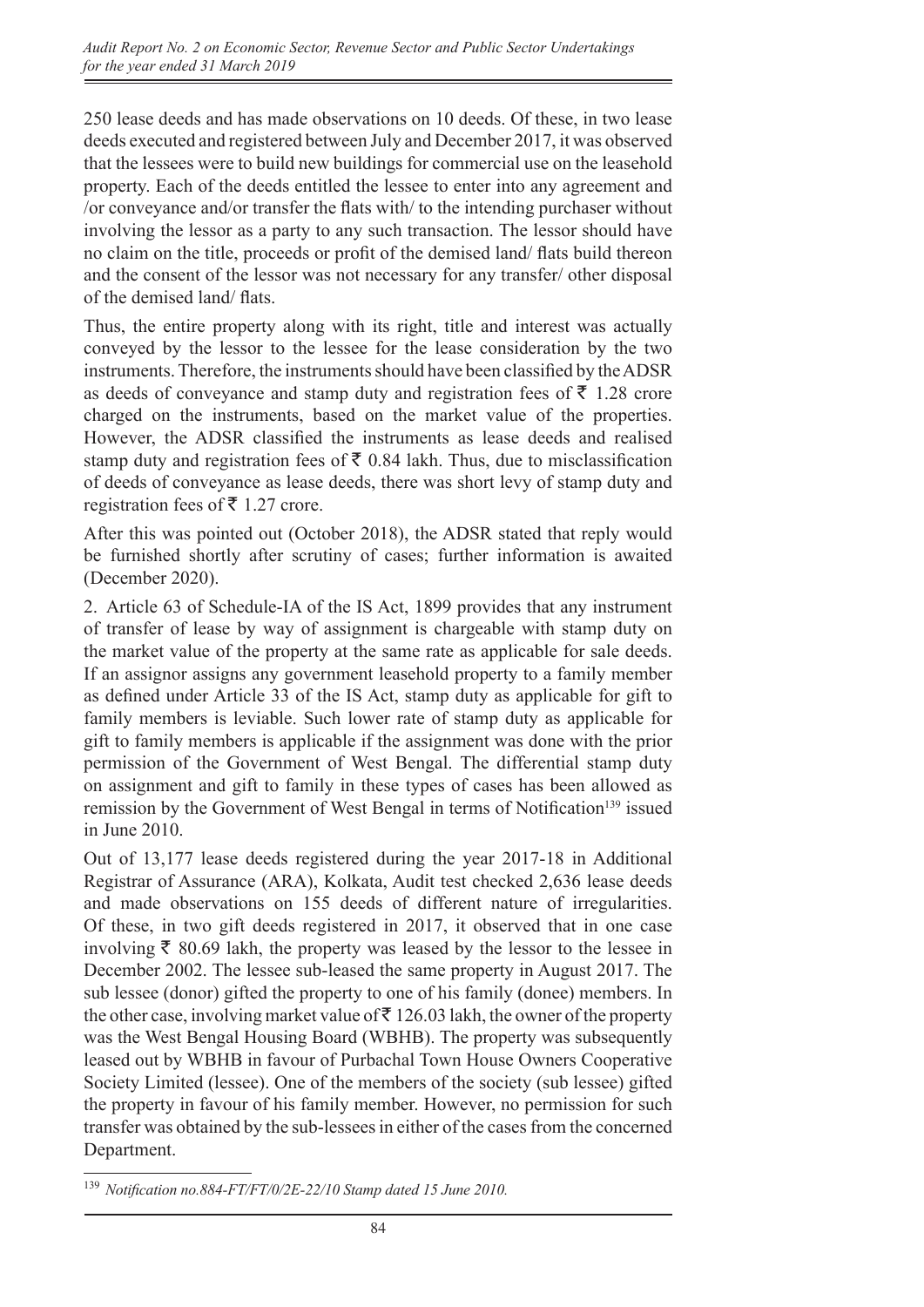On further scrutiny of the gift deeds it was found that the donor was not the absolute owner of the property in either case and was holding the property on leasehold rights. A property can be gifted only by the owner of property and the lessee can only transfer his leasehold right to others. Therefore, the instruments should have been classified by the RAs as deeds of assignment of lease and stamp duty of  $\bar{\tau}$  14.46 lakh was chargeable on the instruments. However, the RAs classified the instruments as gift deeds to family members and realised only  $\bar{\tau}$  1.03 lakh as stamp duty. Thus, due to misclassification of deeds of assignment as gift deeds to family members, there was short levy of stamp duty of ₹ 13.43 lakh.

After this was pointed out in audit, the ARA-I accepted (March 2019) the observation and stated that the matter has been referred to the Deputy Inspector General of Registration for realisation of short levy of stamp duty. In the remaining case, ARA-IV stated that the property belongs to Purbachal Town House Owners Co-Operative Housing Society Limited and for transfer of such property prior permission of Government was not required. The reply is not tenable because the donor gifted a government lease hold property and therefore he was required to take prior permission from the concerned Department for being eligible for the remission. Alternatively, the donor could have transferred his leasehold rights to the donee through a deed of assignment.

The matter was reported to Government in July 2019 followed by a reminder in October 2020; their reply has not been received (December 2020).

## **5.6 Short levy of stamp duty due to misclassification of deeds of settlement as gift deed to family members**

**The RAs misclassified deeds of settlement as gift deed to family members.**  This resulted in short levy of stamp duty of  $\bar{z}$  0.84 crore.

Under Section 2(24) (b) of the Indian Stamp (IS) Act, 1899, "settlement" means any non-testamentary disposition, in writing, of movable or immovable property made for the purpose of distributing property of the settler among his family or those for whom he desires to provide, or for the purpose of providing for some person dependent on him. Under Article 58 of the Schedule-IA of the IS Act, the same rate of stamp duty as applicable for conveyance is applicable for the deed of settlement. As per Section 122 of the Transfer of Properties (TP) Act 1882, "gift" is transfer of certain existing movable or immovable property made voluntarily and without consideration, by donor to a donee, and accepted by or on behalf of the donee. Under Article 33 of Schedule-IA of the IS Act, gift to family members attracts levy of stamp duty at the rate of half *per cent* on the market value of the property. Further, Section 6 of the IS Act provides that if an instrument is so framed as to come within two or more of the descriptions in Schedule-I where duties chargeable thereunder are different, it shall be chargeable only with the highest of such duties.

Out of 49,797 number of gift deeds registered during the years from 2014-2015 to 2017-18 in three Registration offices (ROs), Audit test checked 6,179 number of gift deeds and made observations of different nature against 189 deeds. Of these, in 23 gift deeds registered between April 2015 and July 2018 in favour of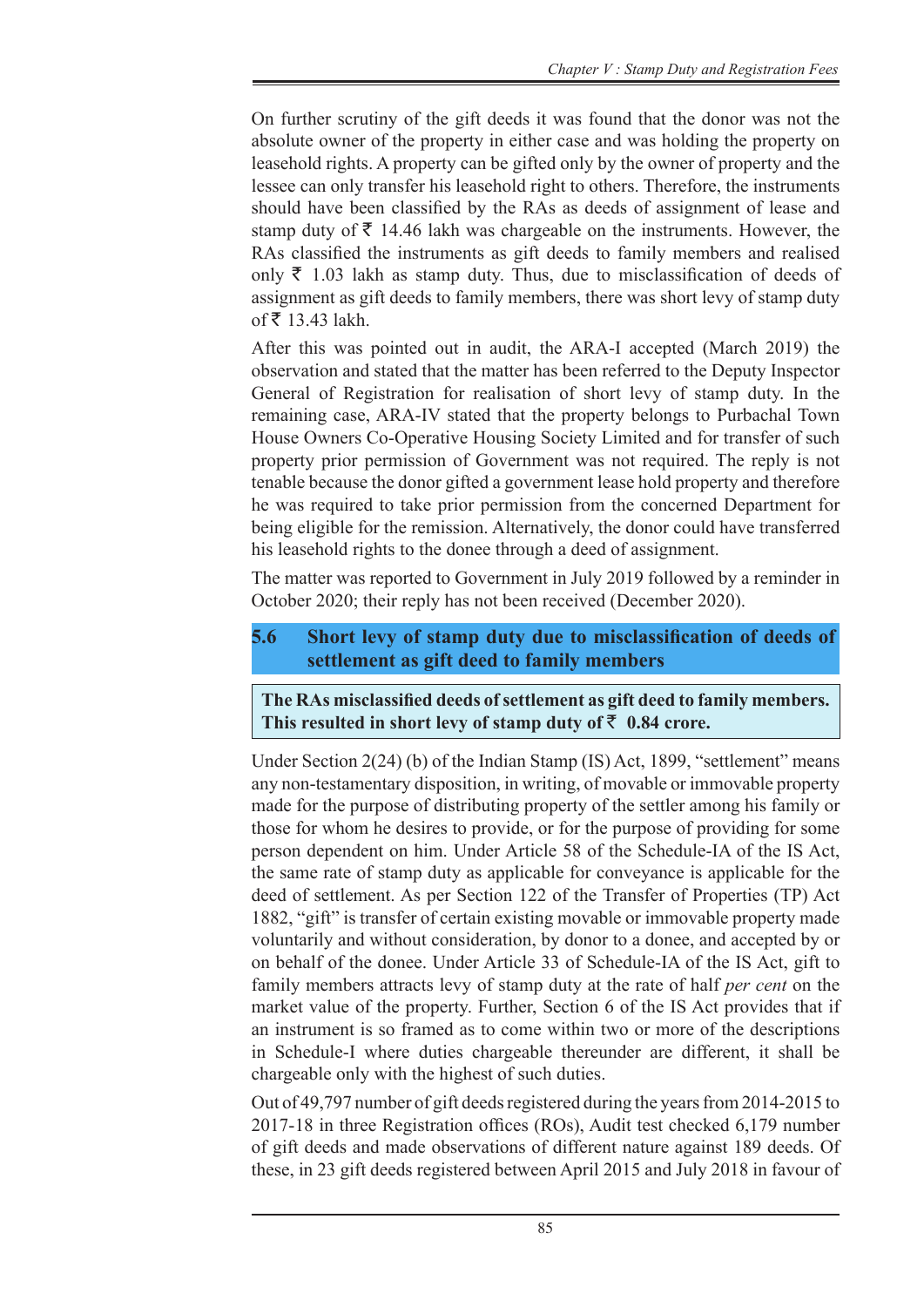family members involving market value of  $\bar{\tau}$  14.15 crore, it observed that the properties were transferred by the donors to the donees without any consideration. However, scrutiny showed that the deeds contained clauses which rendered them classifiable in the nature of settlement. As the stamp duty on settlement is higher than that on gift deed, such higher rate of stamp duty was liable to be charged on those deeds. The RAs, however, misclassified the instruments as gift deeds and levied stamp duty of  $\bar{\tau}$  7.08 lakh instead of  $\bar{\tau}$  90.98 lakh leviable on settlement deeds. This resulted in short levy of stamp duty of  $\bar{\tau}$  83.90 lakh as detailed in the following table:

|                  |                                            |                                                       |                 |                                              |                                  |                                       | $($ \overline{\zeta} in lakh)         |
|------------------|--------------------------------------------|-------------------------------------------------------|-----------------|----------------------------------------------|----------------------------------|---------------------------------------|---------------------------------------|
| SI.<br>No.       | <b>Nature of the deeds</b>                 | <b>Name of the Registration</b><br><b>Offices</b>     | No. of<br>cases | <b>Market</b><br>value of<br><b>Property</b> | <b>Stamp</b><br>Duty<br>leviable | <b>Stamp</b><br>Duty<br><b>levied</b> | <b>Short levy</b><br>of Stamp<br>Duty |
|                  | avoiding<br>For<br>future  <br>disputes.   | ADSR Alipurduar, ARA-I,<br>$ARA-III$                  | 15              | 863.86                                       | 53.88                            | 4.32                                  | 49.56                                 |
| $\overline{2}$ . | on property by the donors   ADSR Uttarpara | For reserving life interest   ARA-I, ARA-III, ARA-IV, | 8               | 550.88                                       | 37.10                            | 2.76                                  | 34.34                                 |
| <b>Total:</b>    |                                            |                                                       | 23              | 1,414.74                                     | 90.98                            | 7.08                                  | 83.90                                 |

| Table 5.2: Nature of deeds which rendered them classifiable as settlement |
|---------------------------------------------------------------------------|
|                                                                           |

After this was pointed out, the ARA-I while accepting the observation in one case stated that the case had been referred to DIGR for realisation of stamp duty. In 21 cases, the three ROs stated that in each of the cases, the donor has transferred the property to the donee for love and affection as per Transfer of Property Act. Mere insertion of a single line does not make the entire deed a settlement deed. All the cases are gift deeds and there is no short levy of stamp duty. The reply is not acceptable as in six out of 21 cases, the donors had reserved their life interest on the gifted property. In the remaining 15 cases, gifts were made for avoiding future disputes among family members. All of these come under definition of settlement as per Section 2(24) (b) of the IS Act. Therefore, those deeds were required to be classified as settlement. In remaining one case, the ARA-III did not furnish any specific reply.

The matter was reported to the Government in July 2019 followed by a reminder in October 2020; their reply has not been received (December 2020).

#### **5.7 Incorrect determination of lease consideration**

**The RAs incorrectly short determined the lease consideration. This**  resulted in short levy of stamp duty and registration fees of  $\bar{z}$  0.20 crore.

As per Article 35 (c) (i) of Schedule IA of the Indian Stamp (lS) Act, 1899, where lease is granted for a fine or premium, or for money advanced, or for development charges advanced, or for security charge advanced, in addition to rent reserved for a term not exceeding 30 years, the same duty as a conveyance is payable for a consideration equal to the amount or value of such fine or premium or advance as set forth in such lease, in addition to the duty which would have been payable on such lease, if no fine or premium or advance had been paid or delivered. Further, when a lessee undertakes to pay any recurring charges, such as Government revenue, the landlord's share of cesses or the owner's share